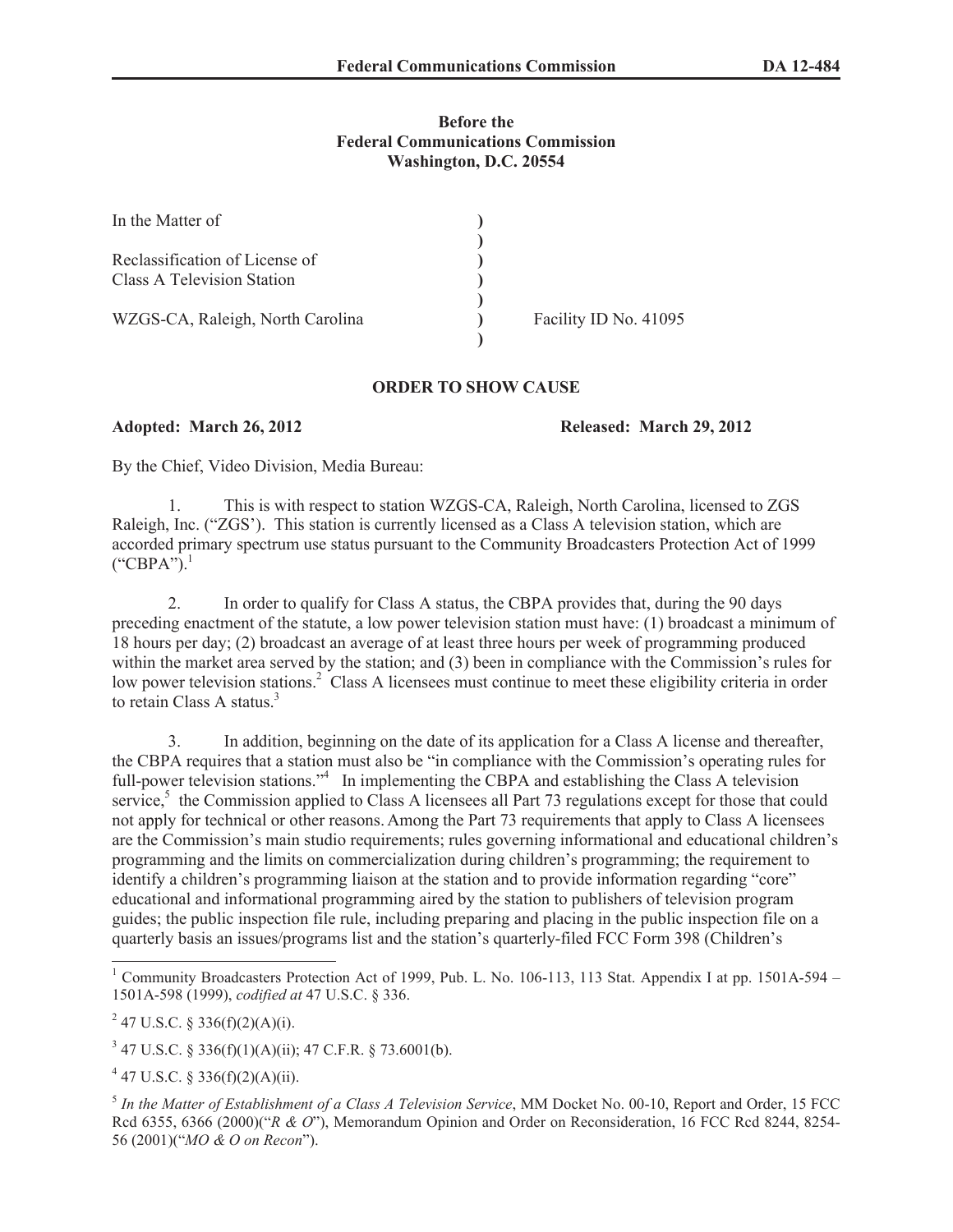Television Programming Report); the political programming rules; station identification requirements; and the Emergency Alert System (EAS) rules.<sup>6</sup>

4. Class A television licensees are also subject to the regulations regarding fines and penalties applicable to full power television stations, and are subject to loss of Class A status if they fail to meet these ongoing program service and operating requirements.<sup>7</sup> In addition, as the Commission explained in the *Class A Memorandum Opinion and Order on Reconsideration*:

Although Class A licensees will not be subject to loss of license for failure to continue to comply with the eligibility requirements in section  $(f)(2)(A)$  of the CPBA [including that they be in compliance with the Commission's rules for full-power stations after they file for a Class A license], they are subject to loss of Class A status if they fail to meet these ongoing obligations. . . . We [have] also adopted a rule stating that "Licensees unable to continue to meet the minimum operating requirements for Class A television stations . . . shall promptly notify the Commission in writing, and request a change in status [to low power].<sup>58</sup>

5. Section 316(a) of the Communications Act, as amended, permits the Commission to modify an authorization if such action is in the public interest.<sup>9</sup> Further, pursuant to Section 316(a), we are required to notify the affected station of the proposed action, as well as the public interest reasons for the action, and to afford the licensee at least 30 days to respond. This procedure is set forth in Section 1.87 of the Commission's Rules.<sup>10</sup>

6. Commission records show that station WZGS-CA went silent on April 1, 2010. According to ZGS, the station lost it network affiliation, and "in light of the current financial circumstances . . . requests authority for WZGS-CA to remain silent while it considers the future operation of the station."<sup>11</sup> WZGS-CA purportedly resumed operations the evening of March 25, 2011, shortly before the station's license would automatically expire pursuant to Section 312(g) of the Communications Act of 1934, as amended, $12$  but then went silent on March 27, 2011, again citing the loss of its network affiliation in 2010 and "current financial circumstances . . .."<sup>13</sup> Eleven months later, ZGS notified the Commission that the station had resumed operations on February 22, 2012 in order to "obviate the prospect of the station being off the air for twelve consecutive months." It then took the station silent on March 8, 2012, again citing to the loss of its network affiliation and the station's financial circumstances.<sup>14</sup> Thus, station WZGS-CA has been on the air slightly more than two weeks during the past two years. In addition, given WZGS-CA's operating schedule during this time, it is highly unlikely that ZGS adequately maintained a main studio consistent with our rules.

8 *Id.*

 $9$  47 U.S.C. § 316(a).

<sup>10</sup> 47 C.F.R. § 1.87.

<sup>11</sup> File No. BLSTA-20100325ABM.

<sup>13</sup> File No. BLSTA-20110401AAY.

<sup>14</sup> File No. BLSTA-20120312AAK.

<sup>6</sup> *R & O*, 15 FCC Rcd at 6366.

<sup>7</sup> *MO & O on Recon*, 16 FCC Rcd at 8257.

<sup>&</sup>lt;sup>12</sup> 47 U.S.C. § 312(g). This section of the Act provides, in pertinent part, that "If a broadcasting station fails to transmit broadcast signals for any consecutive 12-month period, then the station license granted for the operation of that broadcast station expires at the end of the period, notwithstanding any provision, term, or condition of the license to the contrary . . .."